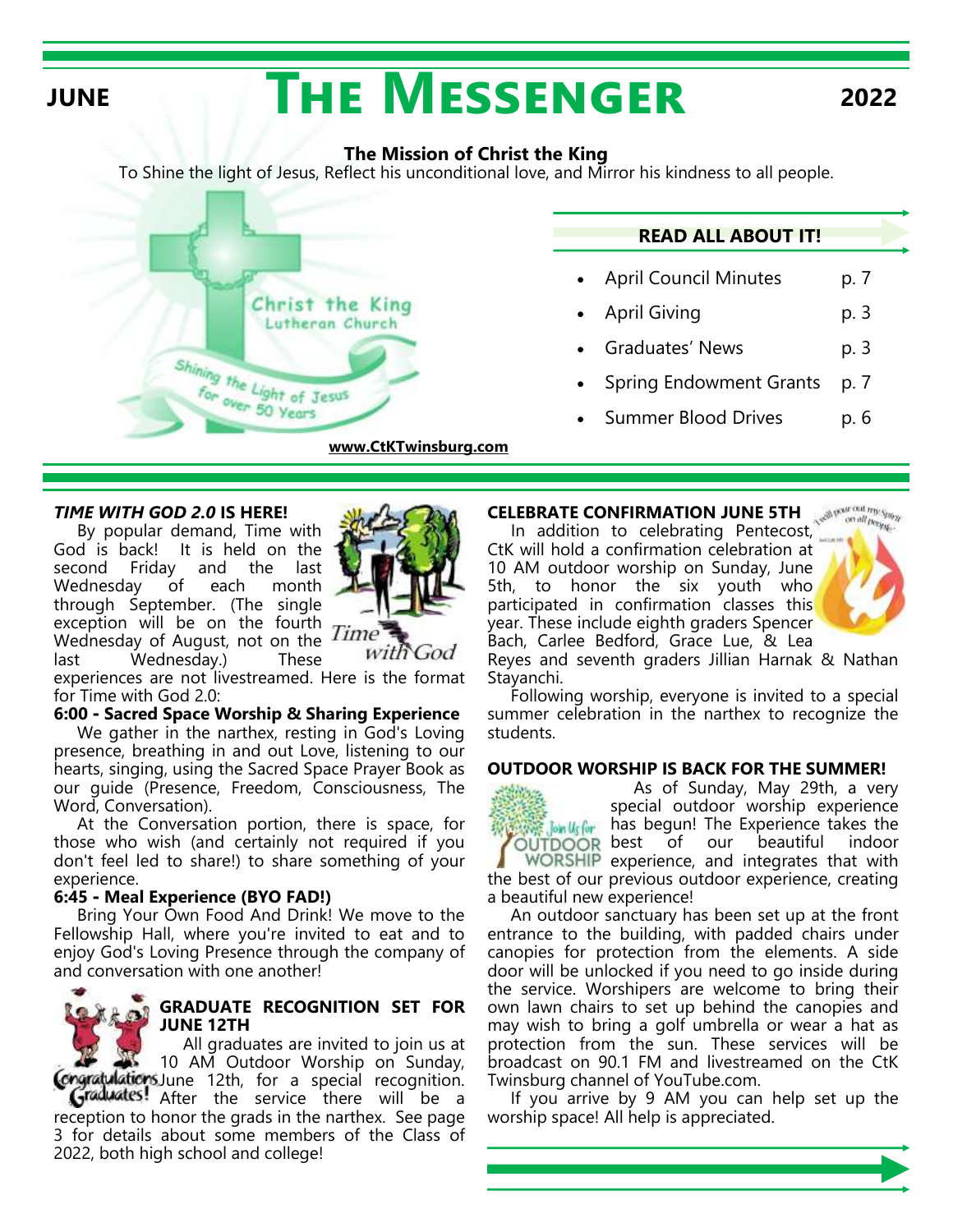### **CTK TO HOST SUMMIT OF LOCAL CHURCHES**

 The Northeastern Ohio Synod is holding a summit of five members from each of six local congregations, including CtK. Attendees will discuss possible future shared ministry options for

the congregations. Christ the King will host the summit on Sunday, June 12th, from 2:00 to 4:00 PM.

### **KEEPERS OF THE KEYS ARE NEEDED!**



 CtK has a great facility that is used regularly by Girl Scout troops, an AA group, and the Red Cross for blood drives. As a service to the community CtK welcomes other organizations to use the building occasionally. Requesting

parties submit a Building Use Request Form that Council reviews and approves. If an event does not include CtK members and is not during regular office hours, someone has to open and then close the building.

 The intention is to respond to event requesters within 72 hours. When a requested event without CtK members involved is approved by Council, Wendy has to find someone to open and close the building. This is where you might come in! Wendy will contact willing CtK members to find a volunteer to open the doors before the event and then lock the doors & make sure the lights, heat, & air conditioning are turned off afterward. The CtK rep does not have to stay at the building during the entire event. Please let Wendy know in the office if your name can be added to a list of people willing to be "keeper of the key" for an event.

### **JUNE OUTDOOR WORSHIP LEADERS**

June 5 – Linda Bendler

- June 12 Karen Reid
- June 19 To be assigned June 26 – Kristin Wedemeyer Goss



## **Counting Teams**

### **WEEKLY OFFERING COUNTER SCHEDULE**

Week of May 29 – Tina Coleman, Cindy Meyer Week of June 5 – Karen Reid, Janet Schiopota Week of June 12 – Linda Mondry, Bob Bortak Week of June 19 – Karen Reid, Kerry Dominick Week of June 26 - Chanon Bortak, Janet Schiopota

### **PASTOR JEFF'S OFFICE HOURS**

Mondays & Wednesdays – 9 AM – 1 PM Available other times by appointment, and any time by text, email, or phone! 330-620-7531 jdgoggins8@gmail.com

**Some Sunday evenings...**

 $8 -$ …a Twinsburg-area church serves a free Community Meal **from 4:00 to 5:30 PM**.

### **Location Schedule**

- **2nd Sunday -** Faith United Methodist Church, 2560 Post Road, Twinsburg - **their clothing closet is also open.**
- **4th Sunday -** First Congregational Church, UCC, 9050 Church Street, Twinsburg
- **5th Sunday** Christ the King Lutheran Church, 10285 Ravenna Road, Twinsburg Meals will be offered at CtK again July 31st, 2022.

All are invited to join us for a free meal!

### **MESSAGE OF THANKS FOR COMMUNITY MEAL**



 Chris Driver, CtK's Community Meall  $M$  Coordinator, reported that 48 meals were served on May 29th, including four to people dining indoors.

 This thank you message was sent to CtK via the CtK website:

 Thank you for lunch yesterday....things have gotten a little tight here lately. I've been in Twinsburg 50 years.....my, how time flies.......thanks again!!!! jj

### *SACRED SPACE* **DAILY E-DEVOTIONS AVAILABLE**

 As explained on page 1, CtK's Time with God Worship Experience follows the format of *Sacred Space.* There is a free, year-round daily *Sacred Space for 2022* app available through the Play Store or the Apple App



Store, or you can access the daily devotional materials through the website sacredspace.ie.

### **DIRECTORY**

**Christ the King Lutheran Church**  10285 Ravenna Road Twinsburg, OH 44087 **330-425-7377**



### **www.CtKTwinsburg.com**

Office hours: 9 AM - 12 PM Monday, Tuesday, Wednesday, & Friday

**Rev. Jeff Goggins,** Transitional Pastor 330-620-7531 jdgoggins8@gmail.com

**Kevin Basom,** *Director of Music, Sunday Musician*

**Linda Mondry**, *Substitute Musician*

**Wendy Gibbons,** *Office Administrator* wgibbons@CtKTwinsburg.com x102 Email Wendy to receive this publication via email.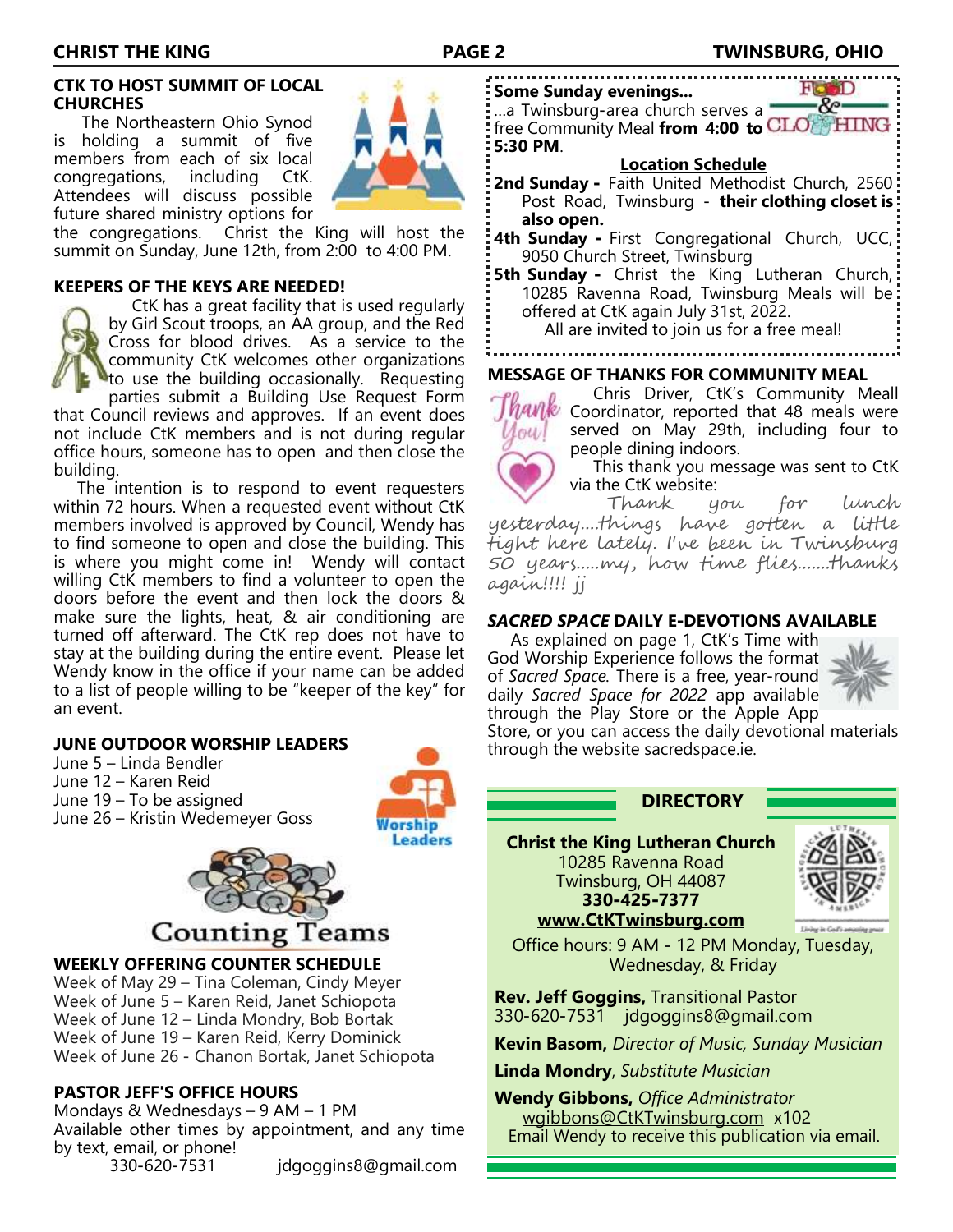### **HIGH SCHOOL GRADUATE NEWS**

**Allison Bach**, daughter of Katie & Cory Bach, graduated from Twinsburg High School May 20<sup>th</sup>. Allison is going to study forensics at Ohio Northern University.



**Julia Noble**, daughter of Debbie Wilhelms & granddaughter of Pat & Rich Wilhelms, will graduate from Hudson High School on June 4th.

**Lydia Schiopota**, daughter of David & Janet Schiopota, graduated from Aurora High School on May 19th. She plans to attend Ohio State University in Columbus starting this August, majoring in environmental science.

**Camille Stokes-Thomas**, Crystal Stokes's granddaughter & a friend of CtK, graduated from Twinsburg High School on May 20th.



**UNIVERSITY GRADUATE NEWS**

**Olivia Doty** received her Master of Arts in Counseling and Art Therapy from Ursuline College on May 13th, 2022. Olivia received an award for "Overall Academic Excellence" from the Counseling and Art Therapy

Program for earning a 4.0 GPA during the three-year program. She completed her internships at Windsor Laurelwood, a behavioral health and substance abuse treatment facility in Willoughby and at the Akron Children's Hospital palliative care unit. Olivia traveled to Nepal in March of 2020 on a service learning experience to work with local youth and to Eagle Butte, South Dakota in June of 2021 to the "Red Can" Graffiti Jam on the Cheyenne River Sioux reservation to work with local youth.

 Olivia is also a 2019 graduate from Capital University with a double major in Art Therapy and Psychology with a Minor in Studio Art. Olivia's future plans include using art to promote healing and wellbeing in a professional setting.

**Alaina Reyes** received her Bachelors degree from University of Toledo Saturday, May 7th, with a Pre-Med/Biology major and a Chemistry minor. Alaina plans to attend graduate school for genetic counseling and/or medical school.

### **INTEREST-FREE COLLEGE LOANS AVAILABLE!**

The Pierstorf Memorial Loan Fund provides interest -free loans to Lutheran students who are or will be enrolled full time in a four-year undergraduate program at any accredited college or university. The maximum interest-free loan is \$3,000 for 2022-2023. For information, go to www.Pierstorf.org. Complete the 2022-2023 application on the website. The deadline for all applications is Sunday, June 26, 2022.



### **TUESDAY WOMEN'S BIBLE STUDY TAKES IT EASY**

In June, July, & August, the Tuesday Women's Bible Study group at CtK meets once a month instead of weekly. The study from *Gather* magazine for the summer is "Crafted in Christ". Each monthly summer gathering will last about two hours, and a group lunch will take place afterwards.

 In June the group will meet in Room 105 at 10 AM on Tuesday, June  $14<sup>th</sup>$ , followed by lunch at a nearby restaurant to be determined. June's subtopic is "A summer of rest and renewal". This month's study "uses the concept of quilting to explore themes of community and sabbath." Participants are invited to bring a quilt or a picture of or story about quilting to share.

Because June  $14<sup>th</sup>$  is a holiday (Look it up if you don't remember what it is!), participants are invited to dress accordingly!

**APRIL FINANCES**

|                           | <b>APRIL 2022</b> |  |  |
|---------------------------|-------------------|--|--|
| <b>Total Revenue</b>      | \$8,568.90        |  |  |
| <b>Total Expenditures</b> | \$12,483.14       |  |  |

### **THRIVENT CHOICE DOLLARS RECEIVED**



 In May CtK received \$58 of Choice Dollars from Thrivent Financial. These Thrivent members requested that the donation be made: Lisa & Rob Doty



### **COLLECTIONS AT CTK**

**St. Pauly Used Clothing Shed** for April, CtK received \$120 for clothing put in the St. Pauly Shed. CtK has received \$398 for 2022 and a total of \$10,600 since the

shed was installed in 2014. (If you notice that the shed's donation door is open, please contact Wendy in the office, Karen Reid, or Bob Coleman.)

**River Valley Paper Recycling** - CtK received \$3.23 for about 1,000 pounds of paper in March and \$3.65 for 1,220 pounds of paper in April from CtK's green recycle



bin. Thanks to Mike Coss's volunteer capacity at the Western Reserve Historical Society, he made arrangements for River Valley to pick up 9,682 pounds of documents that WRHS wished to recycle. As a result, CtK received an additional \$46.78 for that pick-up!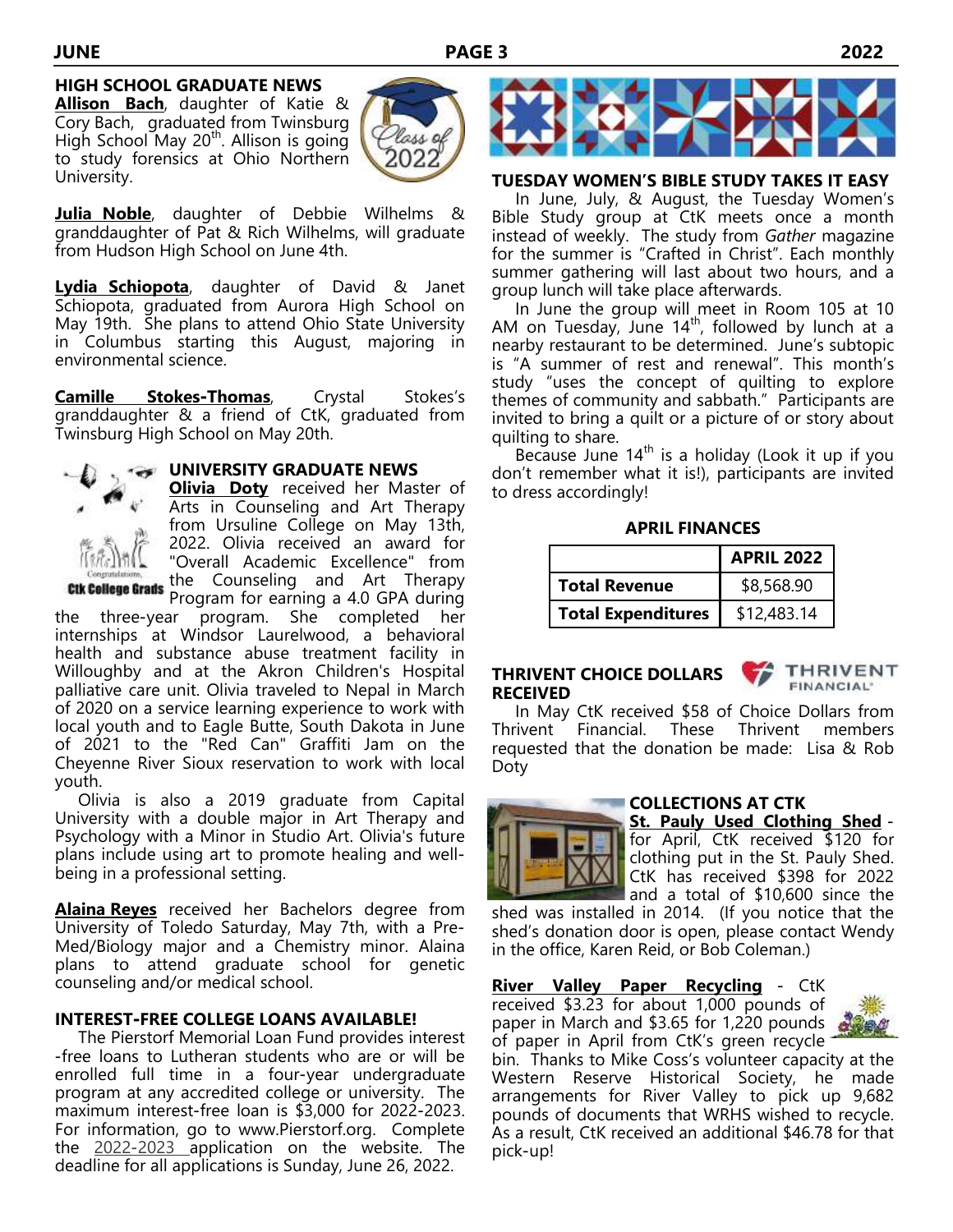

| Zar Reyes          | 1-Jun      |
|--------------------|------------|
| <b>Mike Coss</b>   | 6-Jun      |
| Kristopher Bedford | 7-Jun      |
| Koren Goss         | 8-Jun      |
| Marge Bowman       | 8-Jun      |
| Carlee Bedford     | 9-Jun      |
| Laura Corbin       | $11$ -Jun  |
| Corey Thompson     | $12$ -Jun  |
| Lauren Williams    | $12$ -Jun  |
| Irene Ream         | $15 - Jun$ |
| Angel Hall         | 18-Jun     |
| Janet Schiopota    | 26-Jun     |
| Jody Clare-Harnak  | $26$ -Jun  |
| Mike Pereksta      | 28-Jun     |
| <b>Piper Smith</b> | 29-Jun     |
|                    |            |



| John & Wendy Gibbons | 9-Jun     |
|----------------------|-----------|
| Bob & Sonja Roe      | $24$ -Jun |
| Tom & Ginger Pituch  | $24$ -Jun |
| Wiley & Pam Wolfe    | $24$ -Jun |



**2022 CTK COUNCIL MEMBERS** President - Mike Coss Vice President - Katie Bach Secretary - Dusty Basmagy At-Large Members Bob Coleman Kerry Dominick Glenn Fasnacht



….Allison & Katie Bach, Mike Coss, & Wendy Gibbons by serving supper at Haven of Rest on April 30th (CtK serves there again Saturday, July 30th.)

...Katie Bach & Kate Hartland by opening building for outside groups

Katie Bach, Linda Bendler, Bob Coleman, Tina Coleman, Mike Coss, Glenn Fasnacht, John Gibbons, Kristin Wedemeyer Goss, Denise Hall, Donna Lange, Tom Pituch, Karen Reid, Pam Wolfe, Wiley Wolfe by helping with various worship duties

….Bob Coleman, Tom Pituch, Karen Reid, Pam Wolfe by helping with Sunday morning coffee service

….Bob Bortak, Chanon Bortak, Tina Coleman, Kerry Dominick, Cindy Meyer, Linda Mondry, Karen Reid, Janet Schiopota by serving as offering counters

….Tom Pituch by replacing two burned out CFLs in sanctuary wall sconces

….Ginger Pituch by shopping for CtK supplies & reception treats

….Mike Coss by cleaning up the Ravenna Road driveway of CtK

….Joanne Ciarniello & Jean Coss by submitting message ideas for outdoor sign

….Glenn Fasnacht by selecting and setting up the worship livestream in Pastor Jeff's absence

….everyone who gave input to the Congregational Systems Team of the NEOS in person or by email and Karen Reid by serving as liaison to the CST

….Lisa & Rob Doty by planting donated Easter flowers at CtK

….Glenn Fasnacht by setting up speakers & electronics for new outdoor worship space

….Joanne Ciarniello, Kate Hartland, Donna Lange, Ginger Pituch, Tom Pituch, Crystal Stokes, Denise Tiearney by being on call to open the building for outside groups (aka Keepers of the Keys)

….donors who give food and toiletries to Our Community Hunger Center in Twinsburg and to The Emergency Assistance Center

….Bob Coleman & Tom Pituch by contacting paving contractors to improve CtK's parking lot

….Katie & Spencer Bach, Paul Bucholtz, Rich Ciarniello, Jean Coss, Chris Driver - coordinator, Glenn & Nancy Fasnacht, Pastor Jeff & Debby, Joe Gregorino, Jay, Kate, Justin, & Travis Hartland, Mary Ellen Robinette by helping with the May 29th Community Meal by assembling meals and delivering them to carry-out diners

….Bob Coleman by reconnecting parts of the worship canopies that were blown apart by wind

….Dusty Basmagy by sharing photos of May 29th Outdoor Worship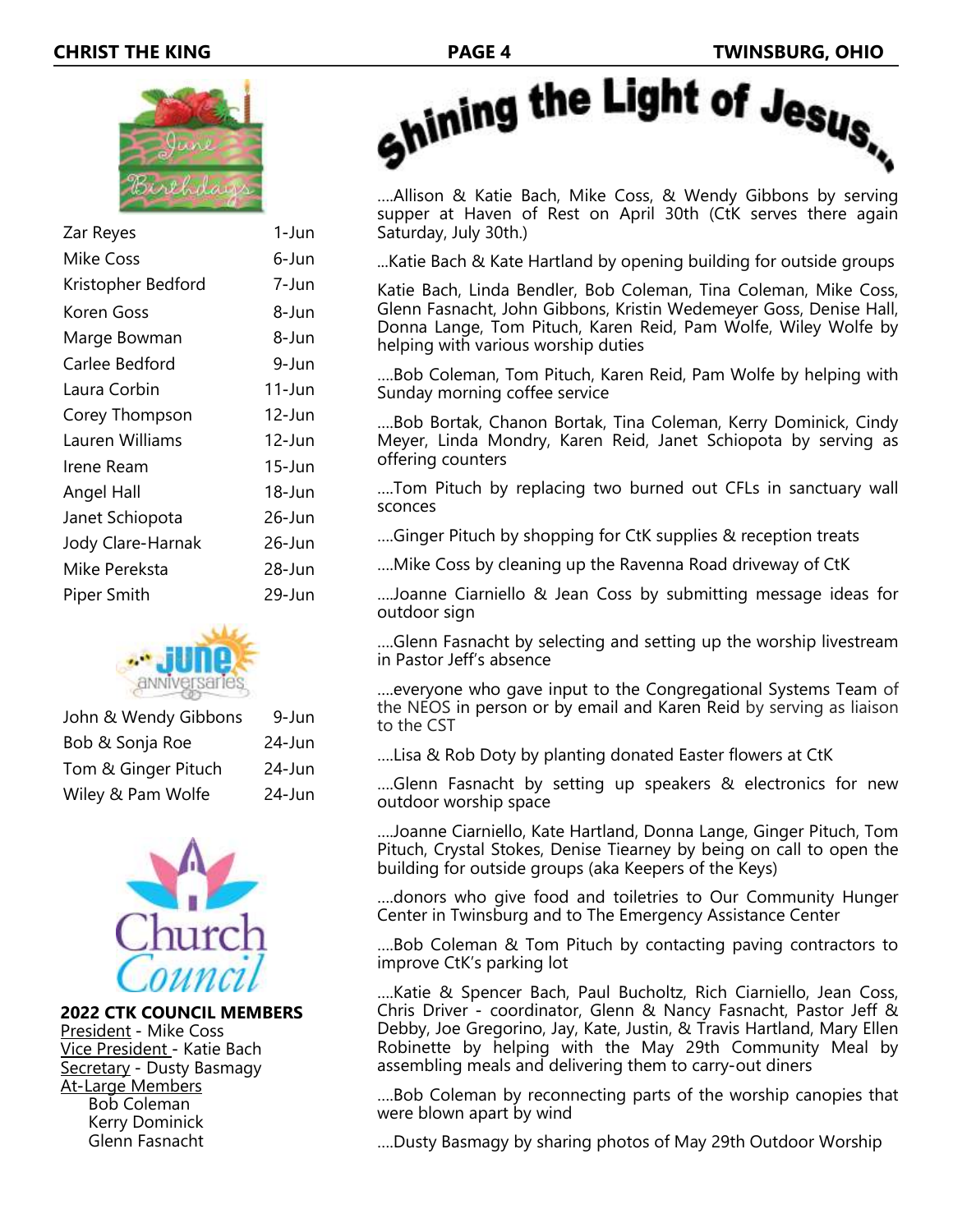# **June 2022**

For up-to-date CtK information, go to https://ctktwinsburg.com/about-us/calendar-2/

| Sunday                                                                                                                                                                                                                                                                                                                                 | Monday                                                                                               | Tuesday                                                                                                                                                      | Wednesday                                                                                                                  | Thursday                                                                                                                         | Friday                                                                                              | Saturday                                                           |
|----------------------------------------------------------------------------------------------------------------------------------------------------------------------------------------------------------------------------------------------------------------------------------------------------------------------------------------|------------------------------------------------------------------------------------------------------|--------------------------------------------------------------------------------------------------------------------------------------------------------------|----------------------------------------------------------------------------------------------------------------------------|----------------------------------------------------------------------------------------------------------------------------------|-----------------------------------------------------------------------------------------------------|--------------------------------------------------------------------|
| May 2022<br>т<br>W<br>T<br>F<br>s<br>M<br>s<br>$\overline{2}$<br>5<br>3<br>4<br>6<br>9<br>12<br>8<br>10<br>$\mathbf{I}$<br>13<br>14<br>18<br>19<br>20<br>21<br>15<br>16<br>17<br>23<br>25<br>26<br>27<br>28<br>22<br>24<br>29<br>30<br>$-31$                                                                                           | s<br>M<br>3<br>10<br>$\mathbf{11}$<br>17<br>18<br>$^{24}$<br>25<br>31                                | Jul 2022<br>T<br>T<br>W<br>F<br>S<br>$\overline{q}$<br>8<br>7<br>6<br>12<br>13<br>15<br>14<br>16<br>20<br>21<br>22<br>23<br>19<br>26<br>27<br>28<br>29<br>30 | 9:00 AM -1:00 PM<br>Pastor Jeff in office                                                                                  | $\overline{2}$<br>6:30 PM<br>G.S. Troop<br>#90720 - Rm<br>105<br>7:00 PM<br>Outside<br>Group - Fell.<br>Hall<br>Office<br>Closed | 3<br>Cleaning<br>service<br>today<br>Empty<br>recycle<br>bin.                                       | 4                                                                  |
| 5<br>10:00 AM Outdoor Worship with<br>Holy Communion<br>10:00 AM Worship live streamed on<br>You Tabe & bioadcast on 90.1 FM<br>11:00 AM Celebration/Confirmation<br>fellowship time<br>Celebration/Confirmation Sunday<br>Pentecost                                                                                                   | 6<br>9:00 AM<br>$-1,00$ PM<br>Pastor Jeff in<br>office                                               | Office opens at 10 am                                                                                                                                        | 8<br>9:00 AM -1:00 PM<br>Pastor Jeff in office                                                                             | 9<br>7:00 PM<br><b>Outside</b><br>Group - Fell.<br>Hall<br>Office<br>Closed                                                      | 10<br>600 PM Tme<br>wGod-<br>Secred<br>Space<br>645 PM Time<br>wGodMed<br>Cleaning<br>service today | $\overline{11}$<br>200 PM 3:00<br>PMGS To gr<br>$01433 - F$ . Hall |
| 12<br>1000 All Outdoor Warship with Hdy Cammunian<br>10:00 AM Washplivesh annual at YouTube &<br>broadcast on 90.1 FM<br>11:00 AM Grad recognition fellowship time- narther.<br>2.00 PM -4:30 PM NEOS Summit<br>4:00 PM Free Community Medi - Faith United<br>Methodist<br>Graduation Recognition Sunday<br><b>Holy Trinity Sunday</b> | 13<br>9:00 AM<br>$-1.00$ PM<br>Pastor Jeff in<br>office<br>6:00 PM<br>Council -<br>Room 105.<br>Zoom | 14<br>10:00 AM - 12 00 PM<br>Women's Bible Study -<br>Room 105                                                                                               | 15<br>9:00 AM -1:00 PM<br>Pastor Jeff in office                                                                            | 16<br>7:00 PM<br>Outside<br>Group - Fell.<br>Hall<br>Office<br>Closed                                                            | 17<br>Cleaning<br>service<br>today<br>Empty<br>recycle<br>bin                                       | 18                                                                 |
| 19<br>10:00 AM Outdoor Worship with<br>Holy Communion<br>10:00 AM Worship live streamed on<br>You Tibe & bioadcast on 90.1 FM<br>Possible Congregational Meeting                                                                                                                                                                       | 20<br>9:00 AM<br>$-1:00$ PM<br>Pastor Jeff in<br>office                                              | 21<br>12:00 PM -6:00 PM<br>Blood Drive - Room<br>105<br>Office opens 10:30 AM                                                                                | 22<br>9:00 AM -1:00 PM<br>Pastor Jeff in office                                                                            | 23<br>7:00 PM<br>Outside<br>Group - Fell.<br>Hall<br>Newsletter<br>deadline<br>Office<br>Closed                                  | 24<br>Cleaning<br>service<br>today                                                                  | 25                                                                 |
| 26<br>10:00 AM Outdoor Worship<br>10:00 AM Worship live streamed on<br>You Tube & b.o adcast on 90.1 FM<br>4:00 PM F ree Community Meal - 1st Congregational<br>(UCC)                                                                                                                                                                  | 27<br>9:00 AM<br>$-1:00$ PM<br>Pastor Jeff in<br>office                                              | 28                                                                                                                                                           | 29<br>9:00 AM -1:00 PM<br>Pastor Jeff in office<br>6:00 PM Time<br>w/God - Sacred<br>Space<br>6.45 PM Time<br>w/God - Meal | 30<br>7:00 PM<br>Outside<br>Group - Fell.<br>Hall<br>Office<br>Closed                                                            |                                                                                                     |                                                                    |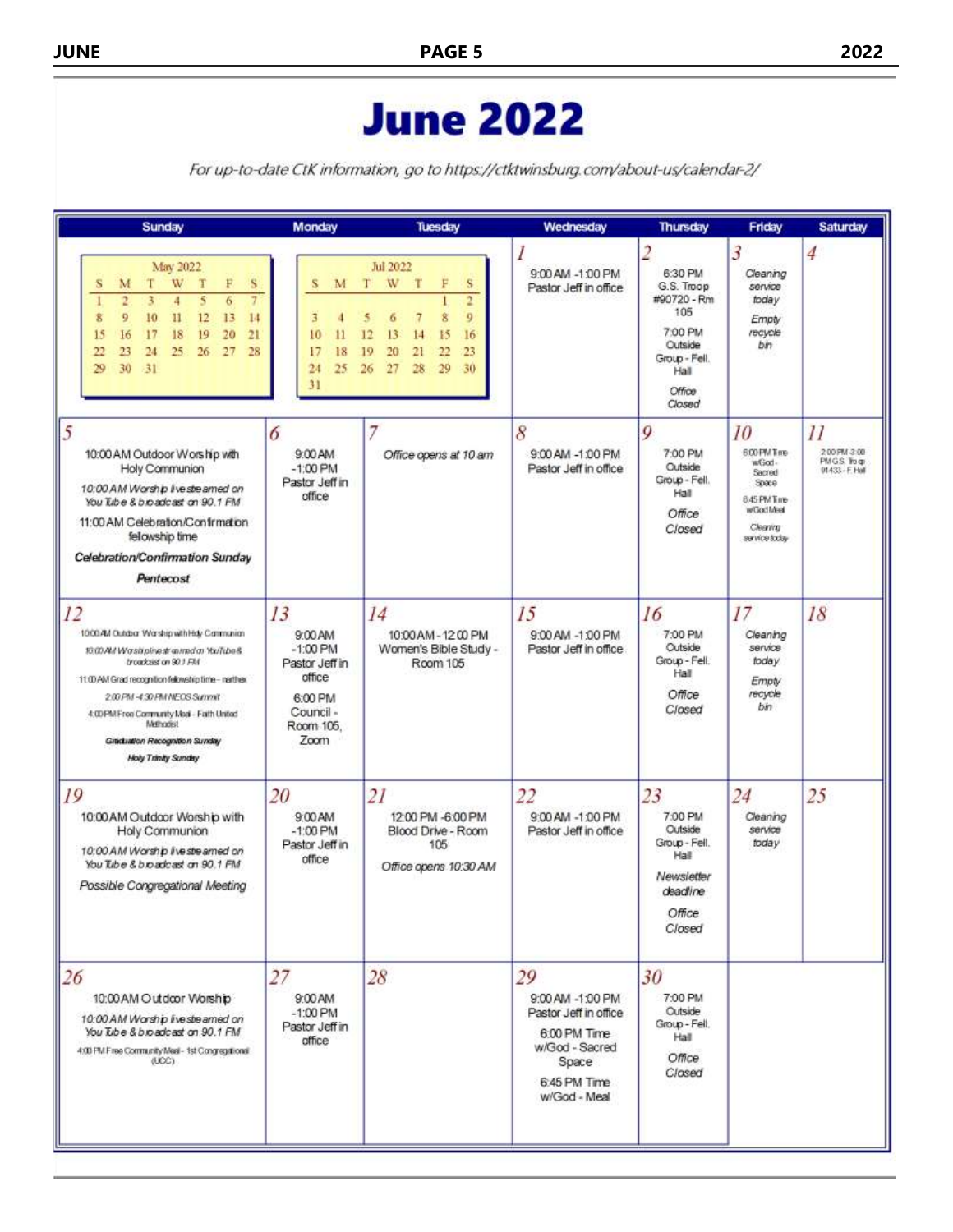### **CHANGES MADE TO BLOOD DRIVE SCHEDULE**

The dates and times that CtK **Spare** will host Red Cross blood drives for the remainder of 2022 have **A DIU** been changed slightly. These

blood drives are scheduled at CtK through the summer:

- •Tuesday, June 21st 12 PM to 6 PM
- •Tuesday, July 26th 12 PM to 6 PM
- •Tuesday, August 2nd 12 PM to 6 PM
- •Tuesday, September 6th 12 PM to 6 PM

 For a limited time the Red Cross is testing all donations for COVID-19 antibodies. Blood donors, please go to redcrossblood.org to set up a donation appointment. If you frequent a local business with a public bulletin board, ask Wendy for a poster advertising the blood drives!



**APRIL BLOOD DRIVE RESULTS**

Can You

**April 12th blood drive:** This blood drive team registered 25 total donors, collected 22 pints of blood, and recruited one first-time donor.

**April 26:** This blood drive team registered 22 total donors, collected 21 pints of

blood and recruited one first-time donor.

 These drives helped boost the community blood supply and ensure patients have the lifesaving blood they need at these hospitals:

University Hospitals Parma Medical Center University Hospitals Richmond Medical Center Cleveland Clinic Trumbull Memorial Hospital



### **TAKE A BOOK, LEAVE A BOOK**

 If you have a book that you particularly enjoyed but that you don't care to keep, bring it to CtK! There is a set of bookshelves in the narthex where you can put the book for someone else to read. Likewise, you can take any of the books from the shelf to read. This is perfect for getting vacation reads that you do not need to return!

### **THANKS TO 2022 PENTECOST GERANIUM DONORS!**

 For Pentecost 2022, a total of 121 geranium were donated to decorate the worship space by: Linda Bendler Sue Brunst Kerry Dominick Lisa & Rob Doty Wendy & John Gibbons Jay & Kate Hartland Ginger & Tom Pituch Karen & Bill Reid Mary Ellen Robinette & Paul Bucholtz Crystal Stokes Louise & Jim Susnik Pam & Wiley Wolfe



 Special thanks in advance to Bill Reid for loaning Karen Reid his truck to help Wendy Gibbons pick up the flowers. Donors, please pick up your flowers by Sunday, June 19th. At least 50 of the plants were designated to be left at CtK for gardener Lisa Doty to plant in the flower beds! Thanks to Lisa for sharing her gardening knowledge & enthusiasm with CtK!

### **NEW BOOK STUDY COMING IN JULY!**



 Everyone is invited to join a study of *The Life and Writings of Dietrich Bonhoeffer* by *New York Times*  bestselling author Eric Metaxas. Tina Coleman will facilitate the Wednesday noon gatherings

beginning July 6th. There are four YouTube videos to guide the discussion. Bring your lunch!

 A sign-up sheet will be posted. Please call tina Coleman with questions.

### **ORDER FROM AMAZON, HELP CTK!**

 If you order from Amazon, you can simultaneously help CtK amazon financially. First you must go to smile.amazon.com and select Christ the King Lutheran Church,



Twinsburg Ohio as your charity of choice. There are many Christ the King Lutheran Churches to choose from; be sure to select the one in Twinsburg!

 Once you have successfully selected CtK Twinsburg, most of your purchases from Amazon **made by shopping via smile.amazon.com** will result in a donation made by Amazon to Christ the King. After you have placed orders through smile. Amazon.com and you go directly to amazon.com, you will be prompted to order from smile. Amazon.com.

 There are many additional charities, large and small, who are part of the Amazon Smile program that you can designate to be rewarded with most of your Amazon purchases.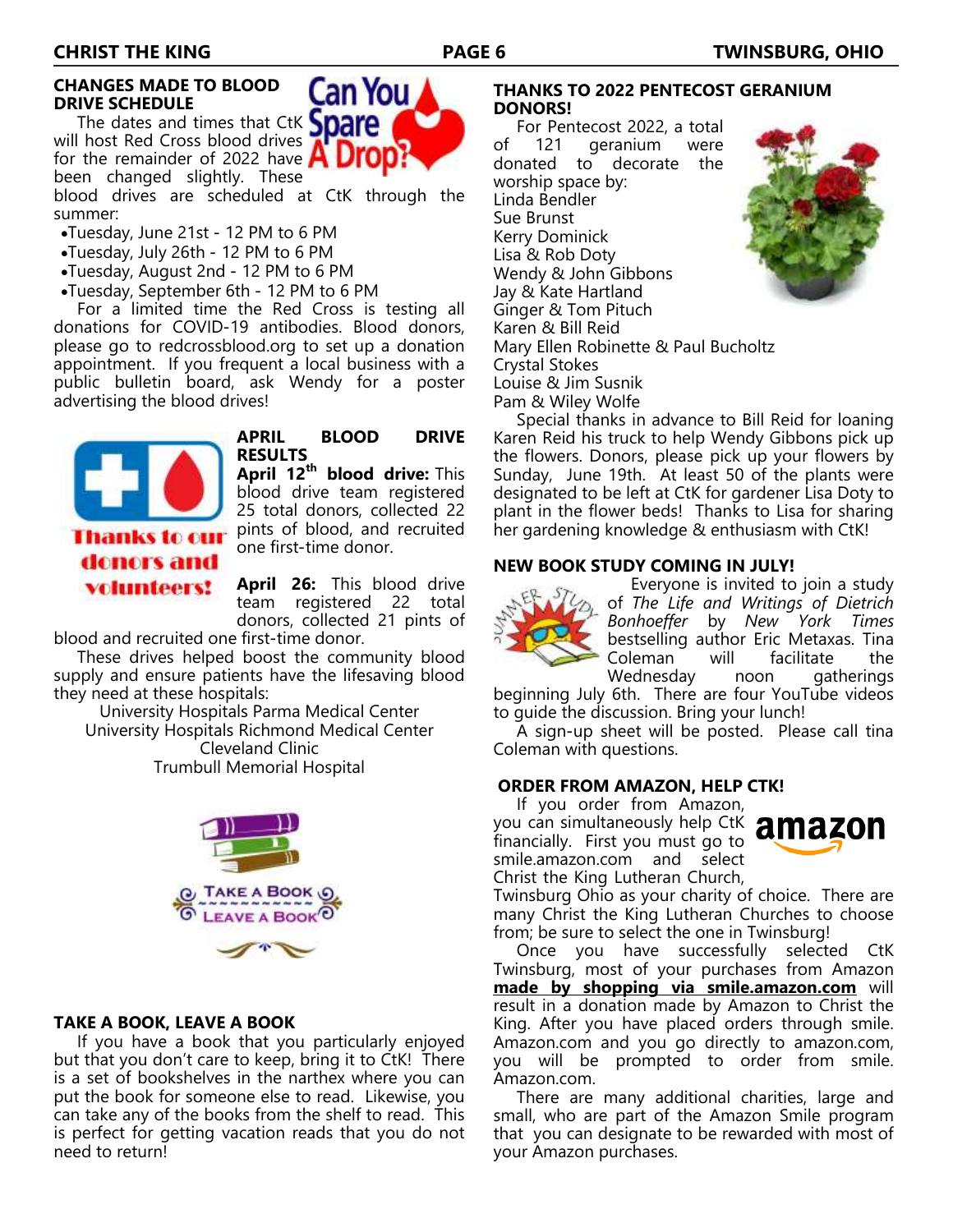### **MINUTES FOR COUNCIL MEETING ON APRIL 4TH 2022**

The meeting was called to order at 6:07 p.m. those present were Pastor Jeff Goggins, Katie Bach, Mike Coss, Bob Coleman, and Dusty Basmagy. Glenn Fasnacht attended via cell phone. Kerry Dominick was absent. A short "Walk with God" was held. It consisted of a prayer for some Christ the King family members and their wives.

The minutes from the March 14th 2022 council meeting were approved unanimously. The agenda for the meeting on April 4th 2022 was approved, along with one additional item suggested by Glenn.

Katie reported that \$13,493.45 had been dispersed from the \$18,100 in the Christ the King covid-19 fund. Katie will check with the endowment committee to see if the remaining funds may be split evenly and donated to Lutheran Disaster Relief and Lutheran World Relief. Currently, all remaining funds are earmarked for Lutheran Disaster Relief.

The synod assembly will be May 13th and 14th 2022 at the John S. Knight auditorium. The deadline to sign up is April 11th 2022. Wendy will notify the congregation via email beforehand. (The email was sent on April 8th.). Christ the King will pick up the \$50 registration fee.

Pastor Jeff's report was provided to council as part of a two-page, printed on both sides report. It included plans Holy Week and for moving worship outside on May 15th with a "sanctuary area." His report also included information about the upcoming "summit" of six area Lutheran churches to be hosted by Christ the King, tentatively scheduled for the afternoon of Sunday June 12th 2022.

Glenn expressed a number of concerns, some of which were addressed by Pastor Jeff in his report, including correcting the technical difficulties with the online streaming. Glenn also mentioned that there seems to be many long-term, tight-knit groups within Christ the King. He also noted that there does not seem to be outreach from these groups to new members. He wanted to know what we can do to involve more people within the congregation. A discussion ensued that touched upon the following ideas to engage the congregation: fellowship meals, game nights (possibly including bowling or putt-putt golf, hikes or a bonfire and celebrations. Other ideas were also discussed. It was suggested that Christ the King have some type of group activities that includes both current and new members, in order for all to feel comfortable and welcome. Other ideas were suggested to help the congregation reconnect and become more welcoming as we move out of the pandemic and look for a new normal.

The next meeting was scheduled for May 9th 2022 at 6:00 p.m.

The meeting adjourned around 8:00 p.m.

*Respectfully submitted, Dusty Basmagy*

~~~~~~~~~~~~~~~~

### **SPRING ENDOWMENT GRANTS APPROVED AT MAY 9TH, 2022 COUNCIL MEETING**

| <b>Spring 2022 Endowment Grants Approved</b> |                                                                |                           |                                  |  |  |
|----------------------------------------------|----------------------------------------------------------------|---------------------------|----------------------------------|--|--|
| <b>Organization</b>                          | <b>Purpose</b>                                                 | Amount<br><b>Approved</b> | <b>Requested by</b>              |  |  |
| <b>CtK ROCK Ministry</b>                     | Buy food for quarterly community meals at<br>CtK.              | \$2,000                   | <b>Chris Driver</b>              |  |  |
| <b>Garage Sale Warriors</b>                  | Purchase items for people in need in<br>Cleveland              | \$700                     | Karen Reid                       |  |  |
| Haven of Rest                                | Help provide food & lodging for homeless<br>in Akron           | \$6,000                   | Joanne Ciarniello                |  |  |
| Our Community Hunger<br>Center               | Food assistance for Twinsburg residents                        | \$2,000                   | Lynne Bailey                     |  |  |
| Salvation Army Bed & Bread                   | Assist homeless                                                | \$500                     | Lynne Bailey                     |  |  |
| <b>Volunteers of America</b>                 | Help with housing for women veterans in<br>Cleveland           | \$5,000                   | Lynne Bailey                     |  |  |
| <b>Volunteers of America</b>                 | Support Aurora Food Pantry in helping<br>local families        | \$2,500                   | Lynne Bailey                     |  |  |
| <b>CtK Property Ministry</b>                 | Parking lot resurfacing & striping; install<br>conduit to shed | \$6,023.88                | <b>Bob Coleman</b><br>Tom Pituch |  |  |